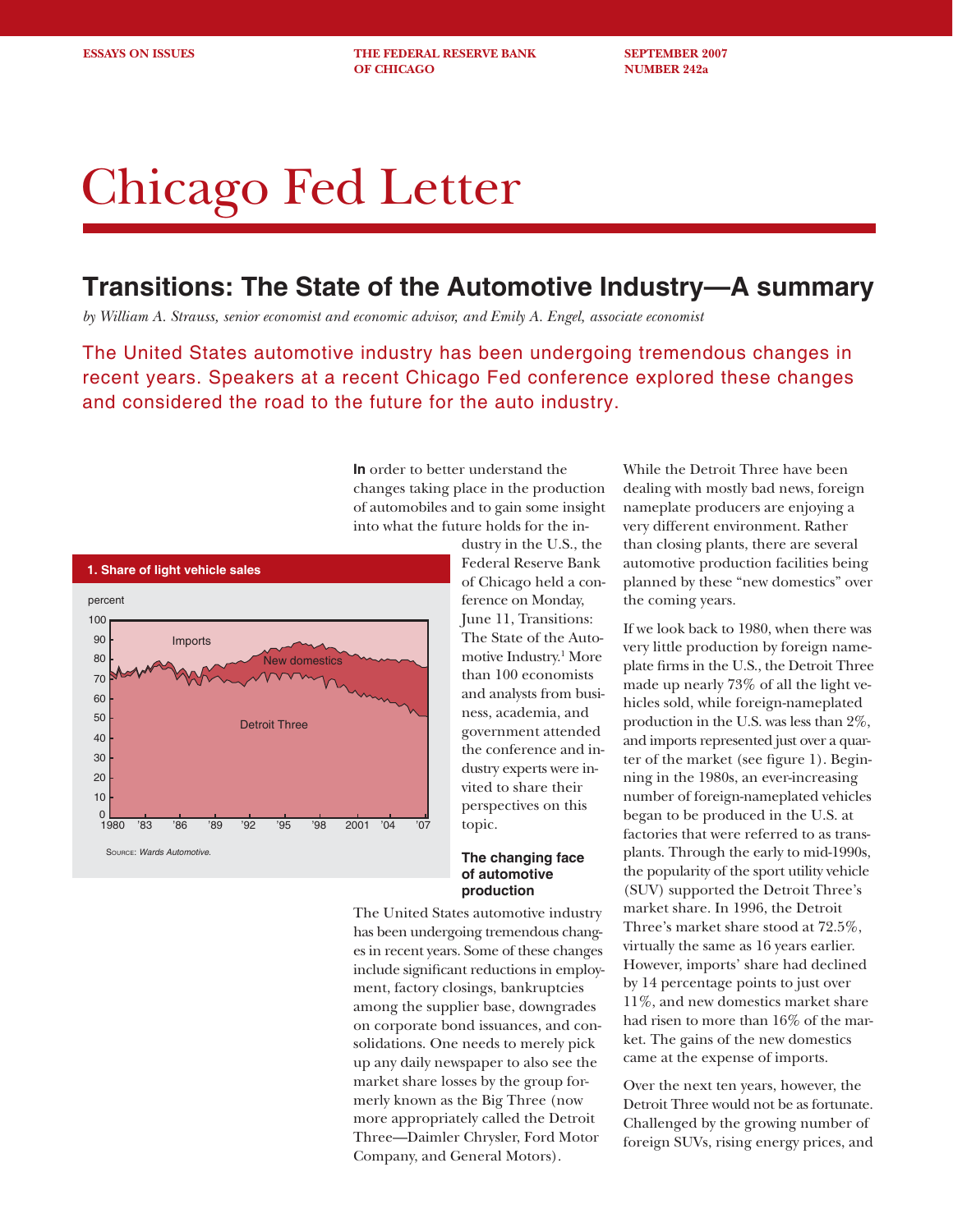a flat overall sales market, the Detroit Three's market share began to suffer. By 2006, their market share plunged nearly twenty percentage points to 53%. New domestics sales had risen to nearly a quarter of the market, and imports sales rose to over 22%. So unlike the previous 16-year period, the loss over the past ten years of 20 percentage points of market share by the Detroit Three is the direct result of gains by both new domestics and imports.

However, the market share of vehicles being produced in the U.S. in 2006 was still over 77%, several percentage points higher than in 1980, but by a greater number of firms than in the past. So, what has happened over the past ten years is less a concern about the loss of vehicle production in the United States, but more about the transition from the domestic industry being comprised of the Detroit Three to an industry that has more producers. Consequently, the Detroit Three are playing a less dominant role in the industry.

While it is true that the new domestics vehicles had been made with less domestic content than Detroit Three vehicles, this pattern has been changing. Over the last ten years, new domestics have been increasing the amount of domestic content, while the Detroit Three have been lowering their domestic content, as they outsource more components. For example, 70% of the 2007 Ford Mustang's parts were made in the United States and Canada, while over 85% of the 2007 Toyota Sienna's parts were sourced in the United States and Canada.

Expanding on the role of foreign manufacturers and markets in the auto industry, Loren Brandt, professor, University of Toronto, presented his findings on China's auto production. Brandt emphasized the importance of the Chinese market because of its recent economic growth. For all the countries producing more than a million vehicles per year, China's production growth outstripped all the others in the market: from 2000 to 2005, coming in at 181.3%. During the same time period, the results for other countries in that group were quite mixed: U.S., –5.9%; Germany,

4.2%; France, 5.8%; Spain, –9.2%; South Korea, 29.4%; Italy, –40.3%; and the UK, –0.4%. The growth in the automotive industry, in fact, has been so large in China that it has begun to cut back on its production of trucks, which are used for business, and to focus more on passenger vehicles for its consumer market.

The four main factors that Brandt believes are fueling China's auto sector are: 1) greater competition, which is in part due to tax cuts and China's economic expansion; 2) a decrease in car prices due to an increase in efficiency, which contributed to lowering of costs; 3) the improving quality of Chinese producers compared to the Western producers, which is causing a quality convergence among top tier suppliers; and 4) a substantial increase in the export of parts and components, especially for the automotive aftermarket industry. These factors leave North American suppliers with the thought that Chinese firms should be viewed as a serious competitor, as original equipment manufacturers (OEMs) in North America continue to increase their global supply base.

#### **Finding the best production methods**

Frits Pil, associate professor, University of Pittsburgh, discussed value and profitability in the auto sector. His presentation highlighted how manufacturers are building vehicles to optimize production at factories rather than to match consumer desires. He started his presentation by noting that inventory needs to be viewed at three stages of the market—parts suppliers, assembly plants, and the distribution channels (e.g., dealerships). He highlighted that OEMs have a strong financial motive to ship vehicles from factories, since they book the sale at that point, even if doing so builds inventories at dealers' lots. With higher inventories than desired, the industry is then forced to offer large sales incentives (e.g., money back, or special finance and lease rates) in order to sell this excess inventory. Without these sales incentives, dealers would find it difficult to sell the inventories on their lot, particularly those with less desirable colors or amenities.

Pil pointed out that there are two basic options available for automobile companies to produce vehicles: 1) build-toforecast, or 2) build-to-order. These two philosophies differ in aim, key measurements, and risk. Build-to-forecast tries to predict demand and consequently minimize unit costs. It is based mostly on market share, labor productivity, and capacity utilization (how much of a factory's total output potential is being used). However, this approach often leads to both overproduction and a slow rate of feedback from consumers. Pil said that when people buy vehicles because of the large financial incentives being offered, the OEM regards this as a successful transaction and therefore believes that the color and amenity combination must have been a good fit. The OEM does not get feedback that the consumer would have preferred a differently configured vehicle. Additionally, the OEM does not know that the consumer would not have accepted the vehicle on the lot had it not been for the incentives.

Build-to-order tries to maximize profit by matching demand. In order to successfully implement build-to-order, the OEM needs to receive actual customer information. There are fundamentally different ways of thinking about customers' needs. Pil gave an analogy from the athletic shoe industry— NIKEiD shoes versus mi adidas. With the NIKEiD shoes, the customer can choose their color combination, shoe model, and have a word printed on the shoe. However, the mi adidas shoe is actually created from the ground up for your feet, with your personal measurements. In other words, your shoe is built exclusively for you. Similarly, the automotive OEM needs to receive actual information from dealerships to create an automobile that a customer would actually want regardless of incentives. One possibility is to allow customers to customize their cars online. As Pil observed, "The auto sector is just starting on the path toward customer responsiveness." The build-to-order approach could also increase the profit margin per unit, because there would be fewer discounts, and the supply chain would be more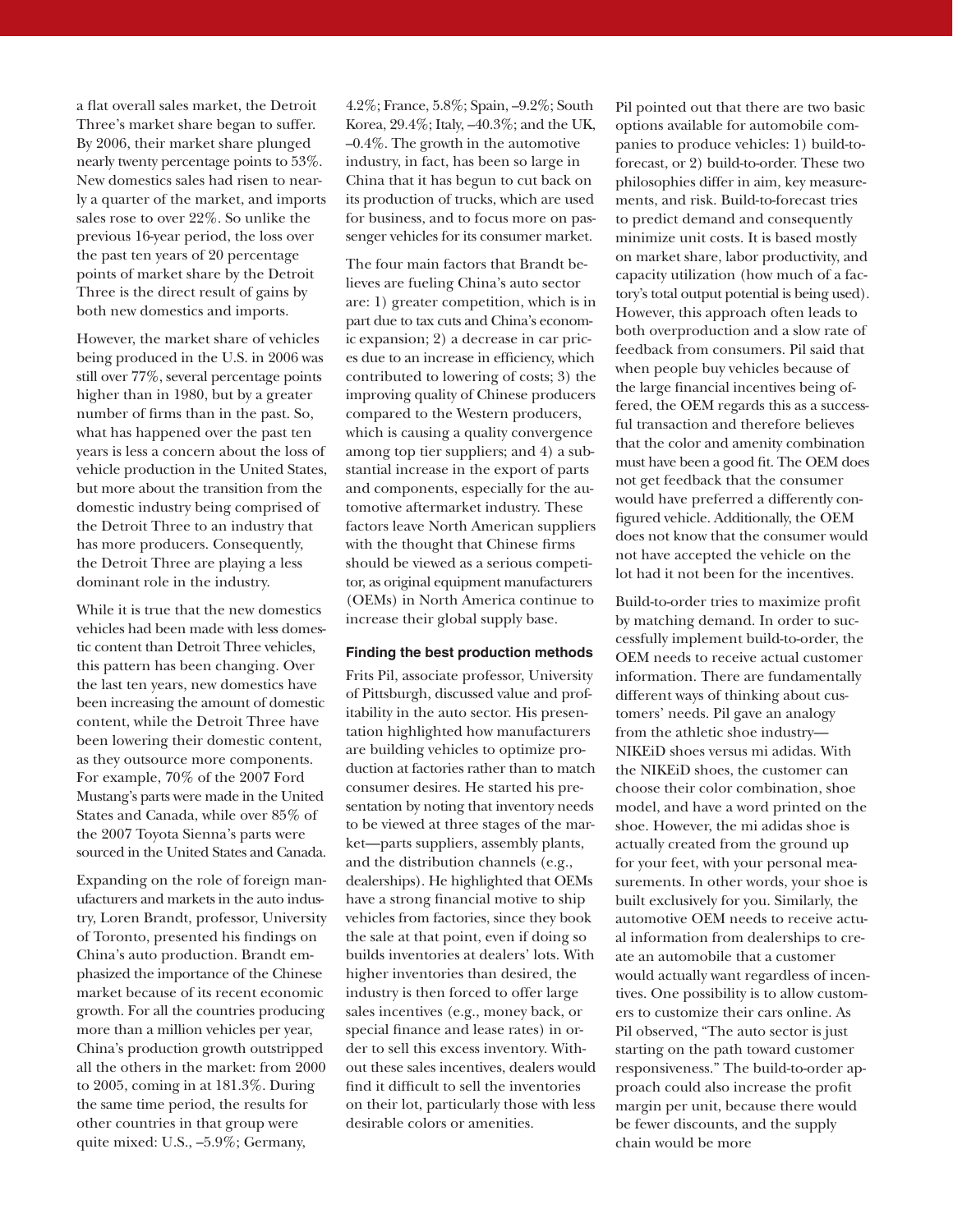efficient, because of the leaner stocks. There is a larger cost for providing this flexibility, and the main risk is demand variability. On the other hand, Pil believes that build-to-order would be the superior approach for the market because the companies would be focusing both on unit profitability and on customers' needs.

Susan Helper, professor, Case Western Reserve University, observed that "United States automotive manufacturing is not dead yet," but that there are challenges that the auto industry is facing. Currently, there are nearly 900,000 jobs that are directly related to automotive manufacturing plants located in the U.S. Additionally, there are approximately 4.5 million indirect jobs that are linked to the automotive industry. Recently, there has been more offshoring to lower-wage countries, but this had a wide range of results, both beneficial and not so beneficial. According to a Center for Automotive Research (CAR) report, large suppliers gained most from the offshoring of information technology, and engineering was reported to have the next highest benefit. On the other hand, offshoring of human resources and sales positions was considered not to be advantageous to the company.

With so many U.S. jobs invested in the automotive industry, it becomes important to consider the best ways to utilize those workers. Helper tackled this topic with her discussion of lean performance (achieving lower waste standards in factories). There are two types of lean models—learning lean and lean standardization. The first model focuses on organizational flexibility and quality while also combining lower waste practices within manufacturing. It promotes changes in training practices, which results in a work force with higher skills. The latter model, lean standardization, focuses on the technical aspects of reducing waste while it provides performance improvements; Helper believes it does not produce better performance than the learning lean model.

In addition to promoting efficiency at plants, Helper also touched on fuelefficiency in vehicles. Since 1985, there has been little progress in the fuel economy of vehicles. There are innovations that are in development—the use of fuel cells or hydrogen—but the capabilities to produce and/or develop these advances will require a large effort on the part of the automakers. Not only do improvements need to be made on the existing technology, but there is also a shortage of skilled workers to make these improvements. A National Association of Manufacturers' study found that 90% of manufacturers report a shortage of skilled production help, and 65% of manufacturers have a shortage of scientists and engineers. Without the increase in technology and skilled workers, the needed improvements will continue to be slow moving.

### **Learning from the past and moving forward**

Jerry York, CEO, Harwinton Capital, spoke on the automotive industry challenges from the past, present, and the future. York identified these respective periods as three wars: 1) the rise of the Asians; 2) value and variety; and 3) the developing markets and green technology. York believes yesterday's war was manufacturing productivity (total hours per unit produced). The Detroit Three's manufacturing productivity did not come close to the numbers of the Japanese Three (Toyota, Honda, and Nissan). In 1988, the simple average of the Detroit Three's productivity was 44 (the total hours per unit produced); by 2005 it had dropped to 34. However, the simple average of the Japanese Three in 1998 was 31, already below the 2005 simple average of the Detroit Three. For the Japanese Three, the simple average of their manufacturing productivity edged down to 30 in 2005.

While the Detroit Three have come closer to the manufacturing productivity of the Japanese Three, there is still a large window for improvement. The Detroit Three's fall might have happened ten years sooner, had it not been for the development of mini-vans, pick-ups, and SUVs. Despite the success of their light vehicles, problems with the quality of Detroit Three vehicles became an even bigger issue. A J. D. Power 2006

initial quality study (identifying problems from the owners' perspective in the first 90 days of purchase or lease<sup>2</sup>) showed that the Japanese Three have fewer problems per vehicle than the Detroit Three. Lastly, the "rise of the Asians" was the result of differences in the time to market from development to delivery of vehicles. The time to market for the Japanese automobiles was in the range of three years, whereas the Detroit Three hovered around five years, which is a large advantage because the Japanese automakers are closer in time to the marketplace when they create their automobiles. This has led the market to find Asian cars to be more stylish and have an increased number of technological gadgets.

In addition, because the new domestics' plants are more up to date, they have a higher range of variability in their manufacturing. For example, the new plants are producing more than one type of vehicle; therefore, these new plants can respond to changes in market demands more quickly. The older plants that are being closed by the Detroit Three typically made only one type of vehicle. In addition, the Detroit Three produce a wide variety of cars with greatly divergent profit margins. The Japanese Three are producing a more limited number of vehicle types,

Michael H. Moskow, *President;* Charles L. Evans, *Senior Vice President and Director of Research;* Douglas Evanoff, *Vice President, financial studies;* Jonas Fisher, *Economic Advisor and Team Leader, macroeconomic policy research;* Richard Porter, *Vice President, payment studies;* Daniel Sullivan*, Vice President, microeconomic policy research;* William Testa, *Vice President, regional programs and Economics Editor;* Helen O'D. Koshy, Kathryn Moran, and Han Y. Choi, *Editors*; Rita Molloy and Julia Baker, *Production Editors.*

*Chicago Fed Letter* is published monthly by the Research Department of the Federal Reserve Bank of Chicago. The views expressed are the authors' and are not necessarily those of the Federal Reserve Bank of Chicago or the Federal Reserve System.

© 2007 Federal Reserve Bank of Chicago *Chicago Fed Letter* articles may be reproduced in whole or in part, provided the articles are not reproduced or distributed for commercial gain and provided the source is appropriately credited. Prior written permission must be obtained for any other reproduction, distribution, republication, or creation of derivative works of *Chicago Fed Letter* articles. To request permission, please contact Helen Koshy, senior editor, at 312-322-5830 or email Helen.Koshy@chi.frb.org. *Chicago Fed Letter* and other Bank publications are available on the Bank's website at www.chicagofed.org.

ISSN 0895-0164